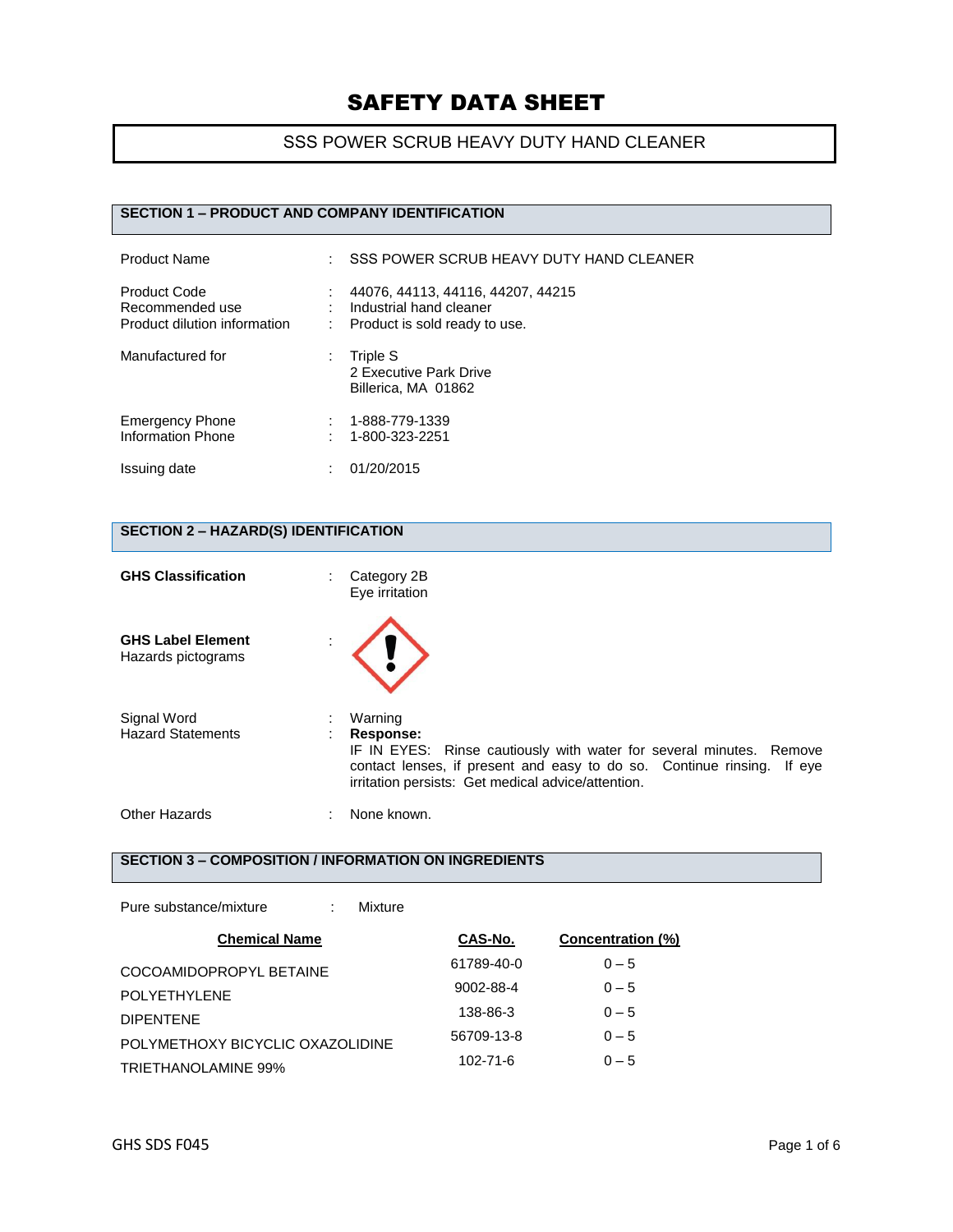## POWER SCRUB HEAVY DUTY HAND CLEANER

### **SECTION 4 – FIRST AID MEASURES**

| In case of eye contact     | ÷. | Flush eyes under eyelids with plenty of cool water for at least 15 minutes. If<br>irritation persists, seek medical/advice attention.      |
|----------------------------|----|--------------------------------------------------------------------------------------------------------------------------------------------|
| In case of skin contact    | ÷. | If irritation persists, wash with water.                                                                                                   |
| If ingested                |    | Contact a physician or Poison Control Center immediately. Do not induce<br>vomiting never give anything by mouth to an unconscious person. |
| If inhaled                 |    | Get medical attention if symptoms occur.                                                                                                   |
| Protection of first-aiders |    | No special precautions are necessary.                                                                                                      |
| Notes to physicians        |    | Treat symptomatically.                                                                                                                     |

### **SECTION 5 – FIRE-FIGHTING MEASURES**

| Suitable extinguishing media                      |   | Use extinguishing measures that are appropriate to local circumstances and<br>the surrounding environment.                                                                          |
|---------------------------------------------------|---|-------------------------------------------------------------------------------------------------------------------------------------------------------------------------------------|
| Unsuitable extinguishing<br>media                 | ٠ | None known.                                                                                                                                                                         |
| Specific hazards during<br>firefighting           | ÷ | No flammable or combustible.                                                                                                                                                        |
| Hazardous combustions<br>products                 |   | Carbon oxides                                                                                                                                                                       |
| Special protective equipment<br>for fire-fighters |   | Use personal protective equipment.                                                                                                                                                  |
| Specific extinguishing<br>methods                 |   | Fire residues and contaminated fire extinguishing water must be disposed of<br>in accordance with local regulations. In the event of fire and/or explosion do<br>not breathe fumes. |

## **SECTION 6 – ACCIDENTAL RELEASE MEASURES**

| Personal precautions<br>Environmental precautions | No special measures required.<br>Avoid contact of large amounts of spilled material runoff with soil and<br>surface waterways. |
|---------------------------------------------------|--------------------------------------------------------------------------------------------------------------------------------|
| Methods of cleaning up                            | Absorb with inert material. Use a water rinse for final clean-up.                                                              |

## **SECTION 7 – HANDLING AND STORAGE**

| Handling | Wash hands after handling.                                    |
|----------|---------------------------------------------------------------|
| Storage  | Keep out of reach of children. Keep container tightly closed. |
|          | Store between 32 to 122 degrees F.                            |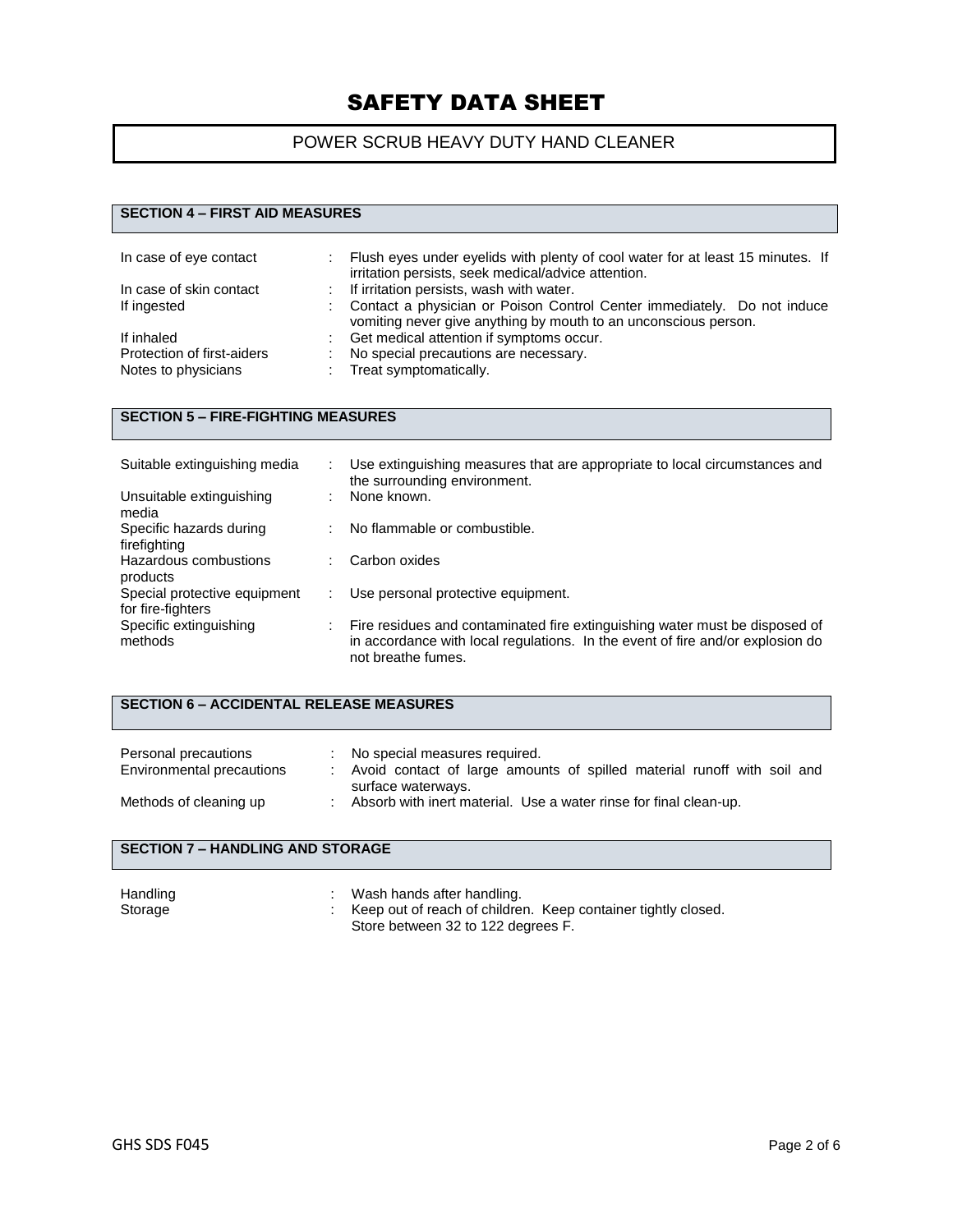## POWER SCRUB HEAVY DUTY HAND CLEANER

#### **SECTION 8 – EXPOSURE CONTROLS / PERSONAL PROTECTION**

Ingredients with workplace control parameters.

| <b>Ingredients</b>   | CAS-No.    | Form of<br>exposure | <b>Permissible</b><br><b>Concentration</b> | <b>Basis</b>         |
|----------------------|------------|---------------------|--------------------------------------------|----------------------|
| POLYETHYLENE GLYCOL  | 25322-68-3 | <b>TWA</b>          | $10 \text{ mg/m}$                          | NIOSH WEEL           |
| <b>POLYETHYLENE</b>  | 9002-88-4  | <b>TWA</b>          | $5 \text{ mg/m}$                           | <b>OSHA PEL</b>      |
| POLYACRYLATE (DUSTS) | 600-07-7   | <b>TWA</b>          | $0.05 \,\mathrm{mg/m}$                     | <b>OSHA PEL</b>      |
| <b>FORMALDEHYDE</b>  | $50-00-0$  | <b>TWA</b>          | $0.3$ ppm                                  | <b>ACGIH CEILING</b> |
| FORMAL DEHYDE        | $50-00-0$  | <b>TWA</b>          | $0.016$ ppm                                | <b>ACGIH REL</b>     |
| <b>FORMALDEHYDE</b>  | $50-00-0$  | <b>TWA</b>          | $0.1$ ppm                                  | NIOSH CEILING        |
| <b>FORMALDEHYDE</b>  | $50-00-0$  | <b>TWA</b>          | $0.75$ ppm                                 | <b>OSHA PEL</b>      |

| Engineering measures | Good general ventilation should be sufficient to control workers exposure to<br>airborne contamination. |
|----------------------|---------------------------------------------------------------------------------------------------------|
| Personal protection  |                                                                                                         |
| Eyes                 | Eye protection should be used when splashing may occur.                                                 |
| Hands                | No protective equipment is needed under normal use.                                                     |
| <b>Skin</b>          | No protective equipment is needed under normal use.                                                     |
| Respiratory          | No protective equipment is needed under normal use.                                                     |

#### **SECTION 9 – PHYSICAL AND CHEMICAL PROPERTIES**

Appearance: Viscous green liquid Upper/lower flammability limits: N/A Odor: Citrus fragrance values of vapor pressure: N/A Odor Threshold: No data available Vapor density: N/A<br>
ph: 6.0 typical Capor Capacity: No Relative density: No ph: 6.0 typical **Phenomical Relative density:** No data available.<br>
Melting point/freezing point: N/A **Solubility** (ies): No data available. Melting point/freezing point: N/A Solubility (ies): No data available.<br>
Initial boiling and boiling range: N/A Partition coefficient: n-octanol/wat Flash point: N/A<br>
Evaporation rate: <1 Channel Auto ignition temperature: N/A Flammability (solid, gas): No data available

Initial boiling and boiling range: N/A Partition coefficient: n-octanol/water: No data available.<br>Flash point: N/A Auto ignition temperature: N/A Decomposition temperature: No data available.<br>Viscosity: 2,500 CPS @ 77 F; 25 C

### **SECTION 10 – STABILITY AND REACTIVITY**

| Stability<br>Possibility of hazardous<br>reactions                                   | ÷. | The product is stable under normal conditions.<br>: No dangerous reaction is known under conditions of normal use. |
|--------------------------------------------------------------------------------------|----|--------------------------------------------------------------------------------------------------------------------|
| Conditions to avoid<br>Incompatible materials<br>Hazardous decomposition<br>products | ٠. | None known.<br>None known.<br>: Carbon oxides                                                                      |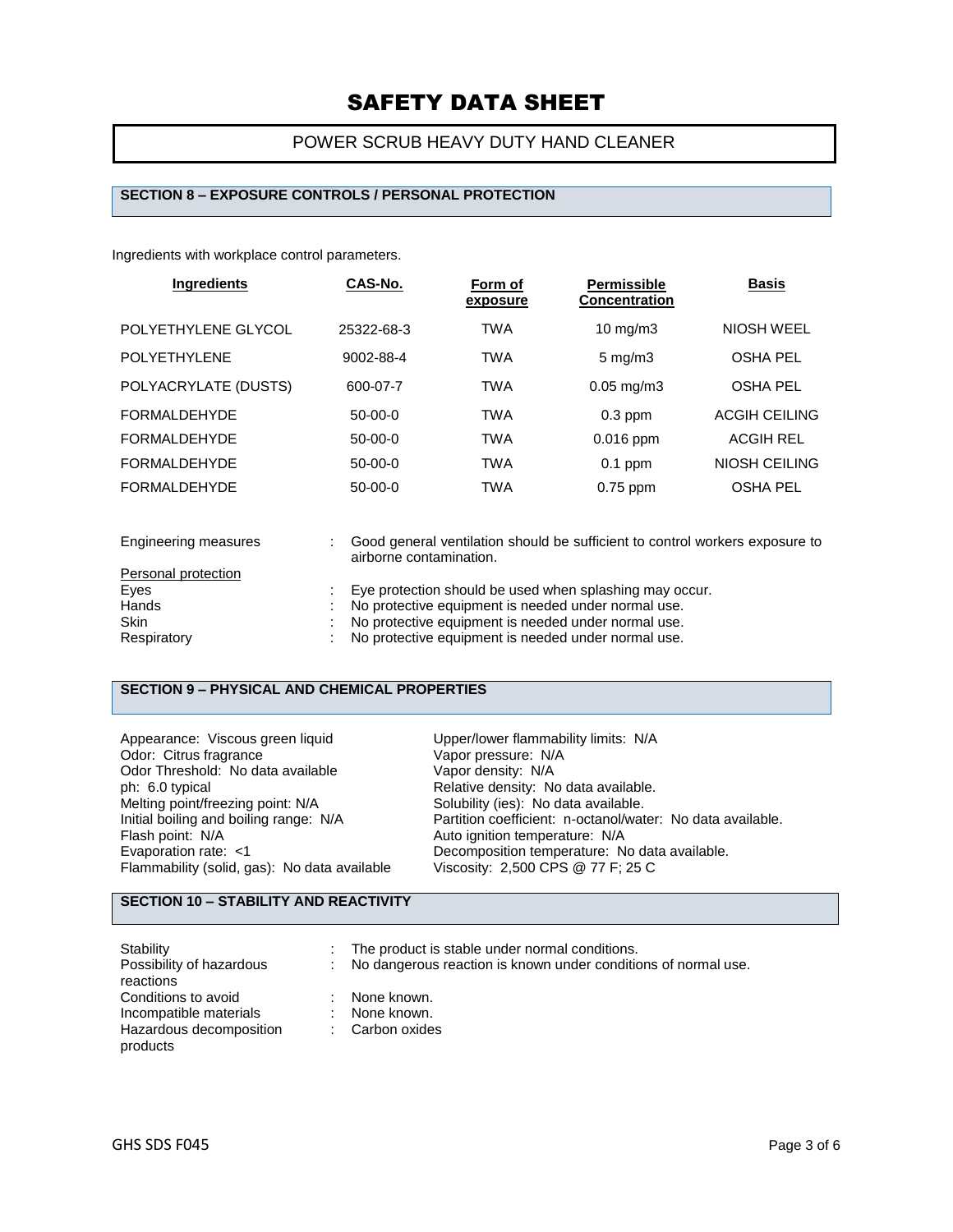## POWER SCRUB HEAVY DUTY HAND CLEANER

## **SECTION 11 – TOXICOLOGICAL INFORMATION**

| Information on likely routines<br>of exposure | $\mathcal{L}$ | Inhalation, eye contact, skin contact.                                                                                                                       |
|-----------------------------------------------|---------------|--------------------------------------------------------------------------------------------------------------------------------------------------------------|
| <b>Potential Health Effects</b><br>Eyes       |               | Cause of irritation.                                                                                                                                         |
| <b>Skin</b>                                   |               | Health injuries are not known or expected under normal use.                                                                                                  |
| Ingestion                                     |               | Health injuries are not known or expected under normal use.                                                                                                  |
| Inhalation                                    |               | Health injuries are not known or expected under normal use.                                                                                                  |
| Chronic exposure                              |               | Health injuries are not known or expected under normal use.                                                                                                  |
| <b>Experience with Human Exposure</b>         |               |                                                                                                                                                              |
| Eye contact                                   |               | Redness, irritation.                                                                                                                                         |
| Skin contact                                  |               | No symptoms known or expected.                                                                                                                               |
| Ingestion                                     |               | No symptoms known or expected.                                                                                                                               |
| Inhalation                                    |               | No symptoms known or expected.                                                                                                                               |
| <b>Toxicity</b>                               |               |                                                                                                                                                              |
| Acute oral toxicity                           |               | Acute toxicity estimate: $>5,000$ mg/kg                                                                                                                      |
| Acute inhalation toxicity                     |               | No data available                                                                                                                                            |
| Acute dermal toxicity                         |               | Acute toxicity estimate: >5,000 mg/kg                                                                                                                        |
| Skin corrosion/irritation                     |               | No data available                                                                                                                                            |
| Serious eye damage/eye<br>irritation          |               | Mild eye irritation.                                                                                                                                         |
| Carcinogenicity                               |               |                                                                                                                                                              |
| <b>IARC</b>                                   |               | No component of this product present at levels greater than or equal to 0.1%<br>is identified as a probable, possible or confirmed human carcinogen by IARC. |
| <b>OSHA</b>                                   |               | No ingredient of this product presents at levels greater than or equal to 0.1%<br>is identified as a carcinogen or potential carcinogen by OSHA.             |
| <b>NTP</b>                                    |               | No ingredient of this product present at levels greater than or equal to 0.1%<br>is identified as a known or anticipated carcinogen by NTP.                  |

| <b>Ecological Tests</b> | Data is not available.                                                                                                                                                                                                                                    |
|-------------------------|-----------------------------------------------------------------------------------------------------------------------------------------------------------------------------------------------------------------------------------------------------------|
| Environmental Impact    | The product ingredients are expected to be safe for the environment at the<br>concentrations predicted under normal use and accidental spill scenarios.<br>Packaging components are compatible with the conventional solid waste<br>management practices. |

### **SECTION 13 – DISPOSAL CONSIDERATIONS**

| Disposal methods        | The product should not be allowed to enter drains, water courses or the soil.<br>When possible recycling is preferred to disposal or incineration. If recycling<br>is not practicable, dispose of in compliance with local regulations. Dispose<br>of wastes in an approved waste disposal facility. |  |
|-------------------------|------------------------------------------------------------------------------------------------------------------------------------------------------------------------------------------------------------------------------------------------------------------------------------------------------|--|
| Disposal considerations | Dispose of as unused product. Empty containers should be taken to an<br>approved waste handling site for recycling or disposal. Do not reuse empty<br>containers.                                                                                                                                    |  |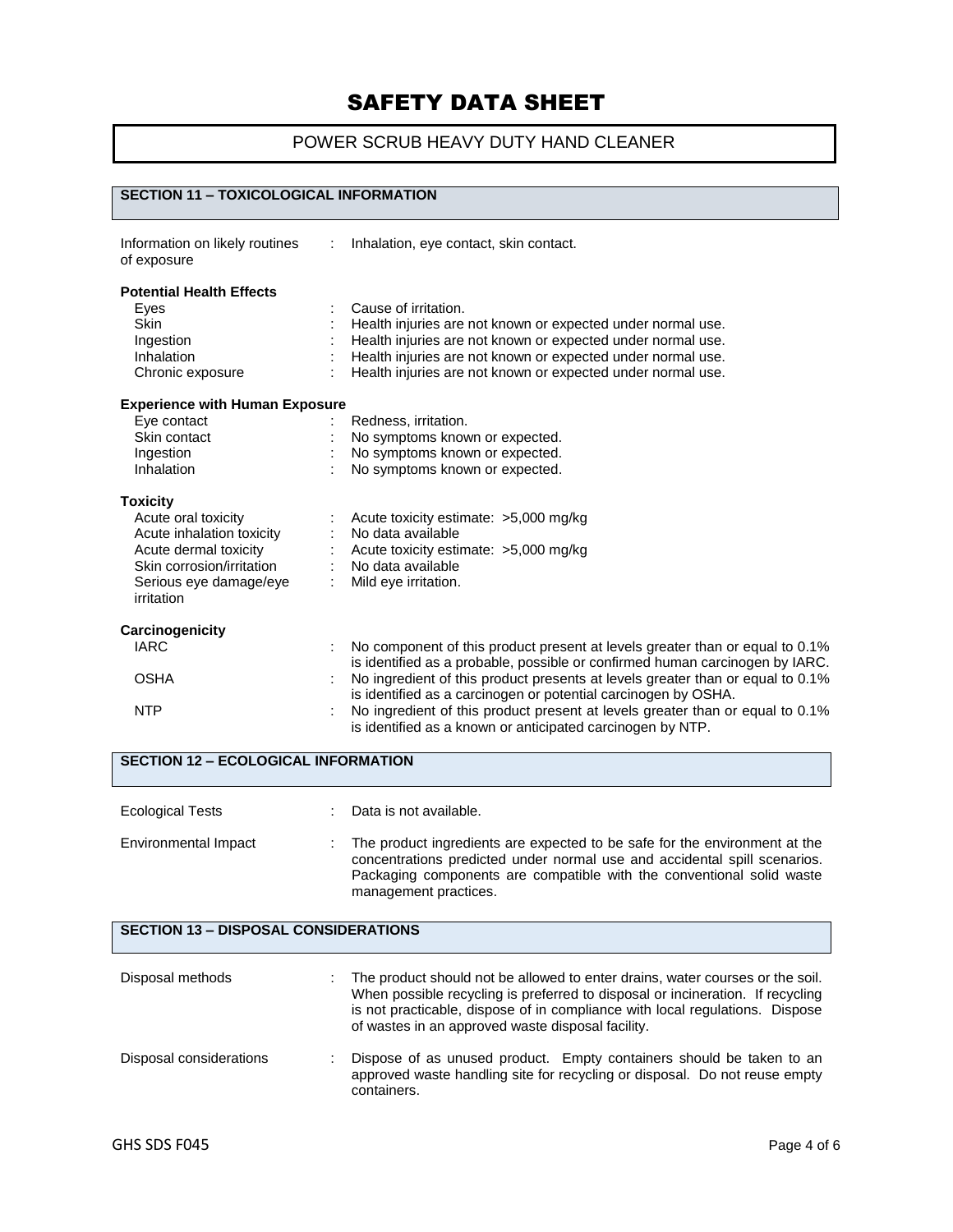## POWER SCRUB HEAVY DUTY HAND CLEANER

## **SECTION 14 – TRANSPORT INFORMATION**

Certain shipping modes or package sizes may have exceptions from the transport regulations. The classification provided may not reflect those exceptions and may not apply to all shipping modes or package sizes. The shipper / consignor / sender are responsible to ensure that the packaging, labeling, and markings are in compliance with the selected mode of transport.

| <b>Shipment</b> | <b>Identification Number</b> | <b>Proper Shipping Name</b> | <b>Hazardous</b><br><b>Classification</b> | <b>Packaging Group</b> |
|-----------------|------------------------------|-----------------------------|-------------------------------------------|------------------------|
| US DOT          | Not dangerous goods          | N/A                         | N/A                                       | None                   |
| IATA (Air)      | Not dangerous goods          | N/A                         | N/A                                       | None                   |
| IMDG (Vessel)   | Not dangerous goods          | N/A                         | N/A                                       | None                   |

### **SECTION 15 – REGULATORY INFORMATION**

#### **U.S. Federal regulations**

| <b>TSCA (Toxic Substances)</b><br><b>Control Act):</b>                                   |           | All ingredients in this product are either listed, or exempt from listing, on the<br><b>TSCA Inventory.</b> |
|------------------------------------------------------------------------------------------|-----------|-------------------------------------------------------------------------------------------------------------|
| <b>CERCLA (Comprehensive</b><br><b>Response Compensation.</b><br>and Liability Act)      | $\bullet$ | Not Determined                                                                                              |
| <b>SARA Title III (Superfund</b><br><b>Amendments and</b><br><b>Reauthorization Act)</b> |           | None                                                                                                        |
| <b>SARA 313 Reportable</b><br>Ingredients                                                |           | None.                                                                                                       |